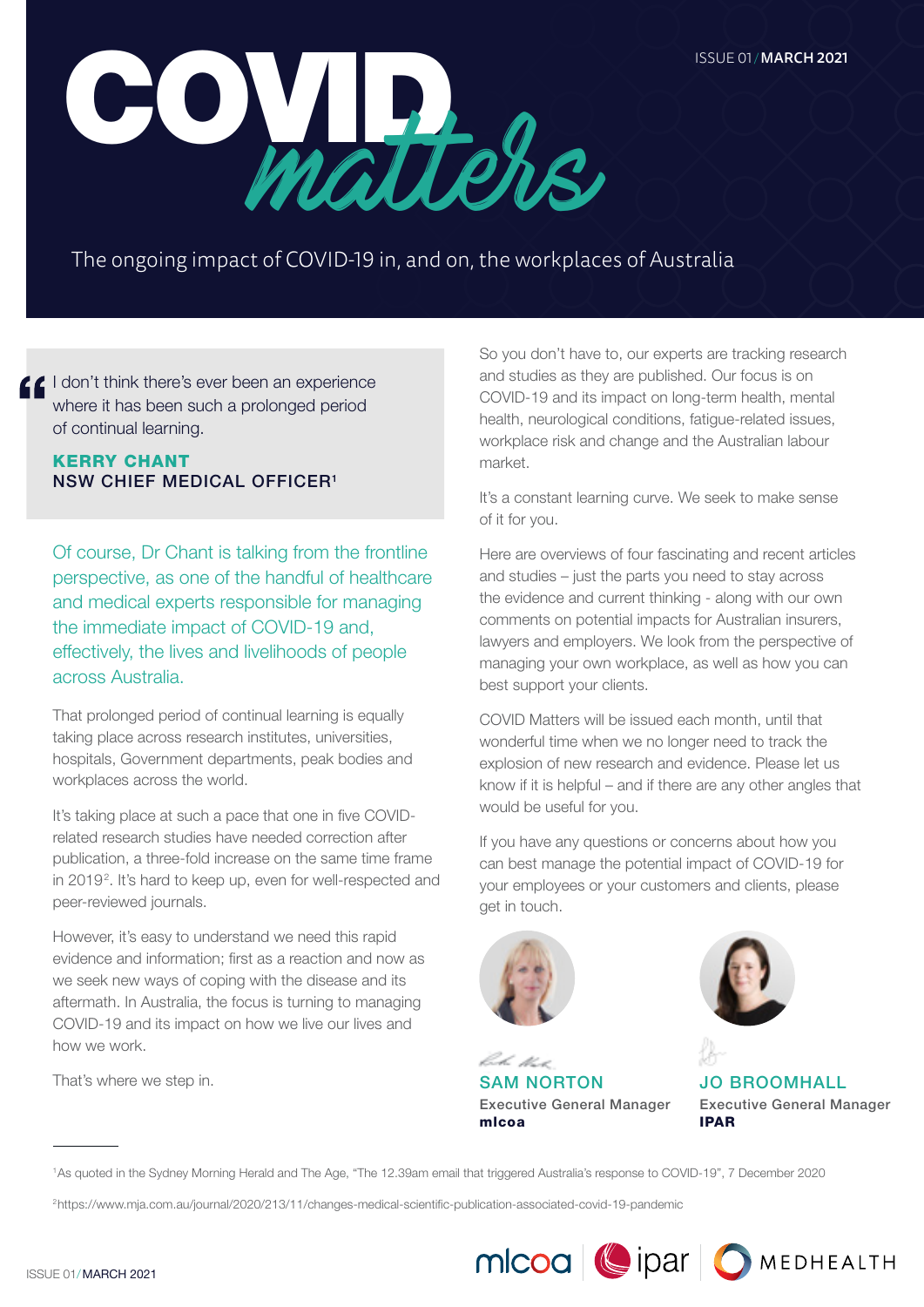

# The Social Brain and Emotional Contagion: COVID-19 Effects

BY Anna Valenzano, Alessia Scarinci, Vincenzo Monda, Francesco Sessa, Antonietta Messina, Marcellino Monda, Francesca Precenzano, Maria Pina Mollica, Marco Cartenuto, Giovanni Messina, Giuseppe Cibelli

Medicina, 2020

## The findings in a nutshell

The authors examine the relationship between COVID-19 and mental health and social interaction (especially 'emotional contagion') as the default mode by which individuals communicate with their surroundings. They find that, although the proportion of COVID-19 patients with neurological disorders varies amongst studies, there is evidence of a rise in people reporting mental health problems, particularly depression and anxiety.

## Implications for Australian workplaces

Employers, insurers and government all have a role to play in easing the mental health burden as relates to COVID-19. Approaches include the provision and delivery of tools and stress management strategies to improve coping responses. Interventions should be geared to effectively manage the complexity of behavioural impairment including both neurological disorders (e.g. fear and anxiety) and neurocognitive disorders (e.g. attention and memory impairment, learning deficits).

#### [READ FULL ARTICLE](https://www.mlcoa.com.au/2021/03/09/the-social-brain-and-emotional-contagion-covid-19-effects/)

Department of Clinical and Experimental Medicine, University of Foggia, Foggia, Italy; Department of Education Sciences, Psychology, and Communication, University of Bari, Bari, Italy; Department of Experimental Medicine, Section of Human Physiology and Unit of Dietetics and Sports Medicine, Naples, Italy; Clinic of Child and Adolescent Neuropsychiatry, Department of Health, Physical and Preventative Medicine, Naples, Italy; Department of Clinical and Experimental Medicine, University of Naples, Naples, Italy

The authors of this paper were from the above institutions and contributed equally to this work.

# Post COVID Syndrome

#### BY Masoud Mardani Archives of Clinical Infection, 2020

## The findings in a nutshell

The author presents the common characteristics observed in 'post COVID-19 syndrome' and the pathways that may cause long term health conditions. Importantly, COVID-19 symptoms may persist after the original infection and the virus can cause long-term health complications such as heart failure/disease, neurological diseases and lung diseases.

The author advocates that the prevalence of fatigue induced symptoms from initial COVID-19 infection should be considered as a priority in terms of health and quality of life and proposes that treatment include a course in psychotherapy or increasing exercise with considerations to reassurance, self-care and symptomatic control (including sleep hygiene measures, cognitive behavioural therapy and exercise recommendations).

## Implications for Australian workplaces

It is critical that insurers, employers, healthcare providers and government understand the different symptoms from Post COVID-19 syndrome. Important approaches include the management of chronic fatigue syndrome and pain (including muscle pain) and psychotherapies.

Employers can support the wellbeing of employees through knowledge and recognition of the symptoms of Post COVID-19 syndrome. Support systems and work flexibility should be tailored with the aim to reduce any potential long-term implications and improve quality of life for employees.

#### [READ FULL ARTICLE](https://www.mlcoa.com.au/2021/03/03/post-covid-syndrome/)

Date published: 13 September 2020



Date published: 28 October 2020

Infectious Diseases and Tropical Medicine Research Center, Shahid Beheshti University of Medical Sciences, Tehran, Iran

The author of this paper is from Infectious Diseases and Tropical Medicine Research Center, Shahid Beheshti University of Medical Sciences, Tehran, Iran.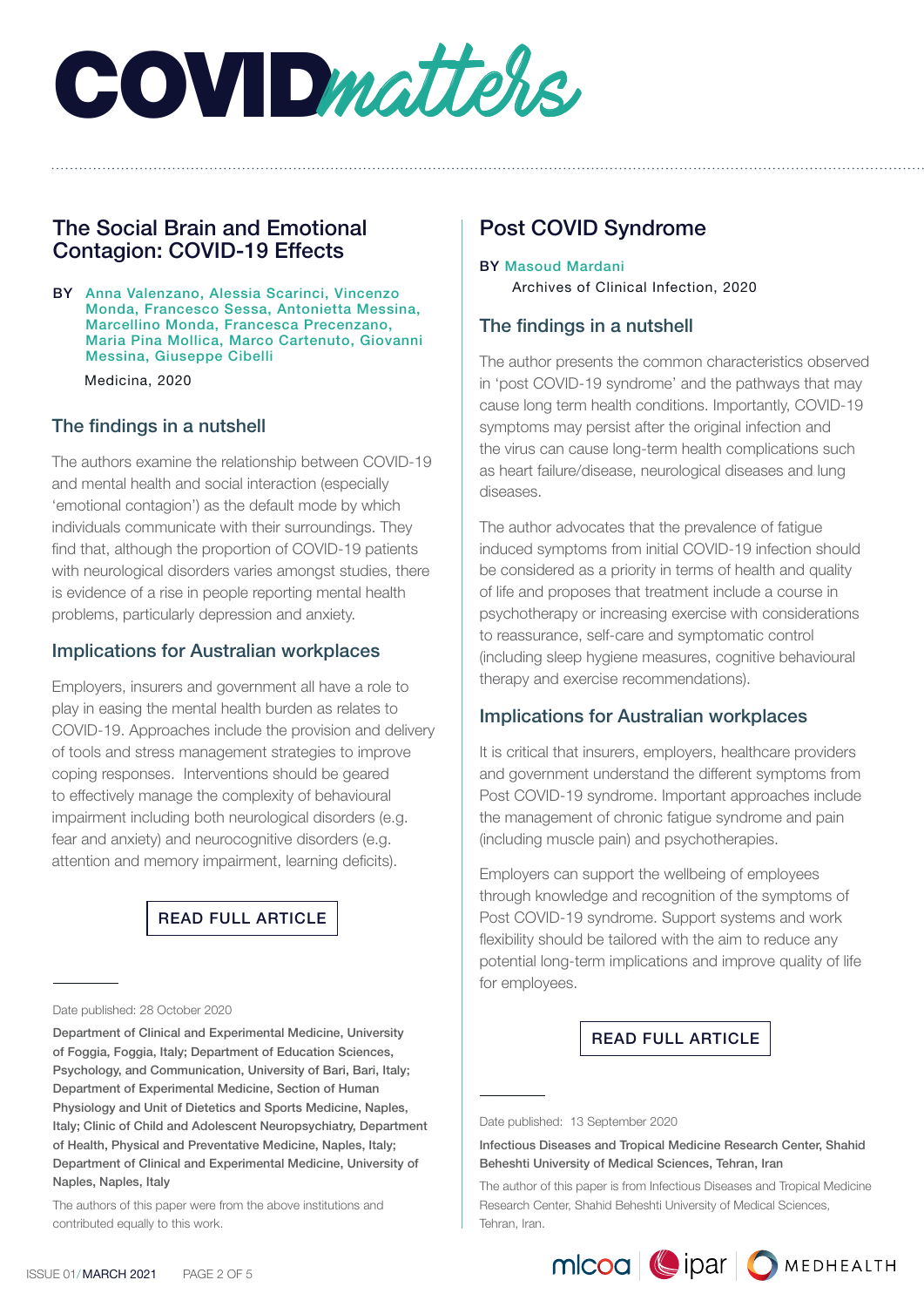

# Anticipating the long-term cardiovascular effects of COVID-19

#### BY Richard C. Becker

Journal of Thrombosis and Thrombolysis, 2020

# The findings in a nutshell

The author's view is that the COVID-19 virus causes a variety of health impacts on organs, causing long-term health implications for different parts of the body. The frequency of cardiac injury, vascular dysfunction and thrombosis in patients with COVID-19 (including mild to severe COVID-19 initial presentations) results in a need for a proactive approach to care following hospital discharge and among patients with persisting or new symptoms.

The approach recommended in the review focuses on the need for expertise, standardised procedures and resources from a variety of medical areas, such as infectious diseases, cardiology, vascular medicine, pulmonary medicine, haematology, with components of psychiatry, rheumatology, dermatology, nephology, neurology and immunology included. It is recommended that this should be driven by the goal of



prevention, education and communication. The author predicts long-term cardiovascular effects of COVID-19 and advocates for tailored/multidisciplinary cardiovascular management strategies (such as a purpose-designed COVID-19 Cardiovascular Clinic) to help manage the long term and complex impacts of COVID-19.

# Implications for Australian workplaces

Insurers, employers, healthcare providers and government should encourage a multidisciplinary, team-based approach. Standardised procedures should be considered to provide the relevant support and enable such strategies to effectively treat and manage the complex medical effects of COVID-19.

Employers can support the wellbeing of employees through knowledge of the many medical effects of COVID-19, by providing flexibility in the workplace that accommodates health monitoring and by making provisions for potential long-term implications.

[READ FULL ARTICLE](https://www.mlcoa.com.au/2021/03/09/anticipating-the-long-term-cardiovascular-effects-of-covid-19/)

Date published: 3 September 2020

Department of Medicine, University of Cincinnati Heart and Circulation Research Institute, University of Cincinnati College of Medicine, Cincinnati, Ohio, USA

The author of this paper is from Department of Medicine, University of Cincinnati Heart and Circulation Research Institute, University of Cincinnati College of Medicine, Cincinnati, Ohio, USA.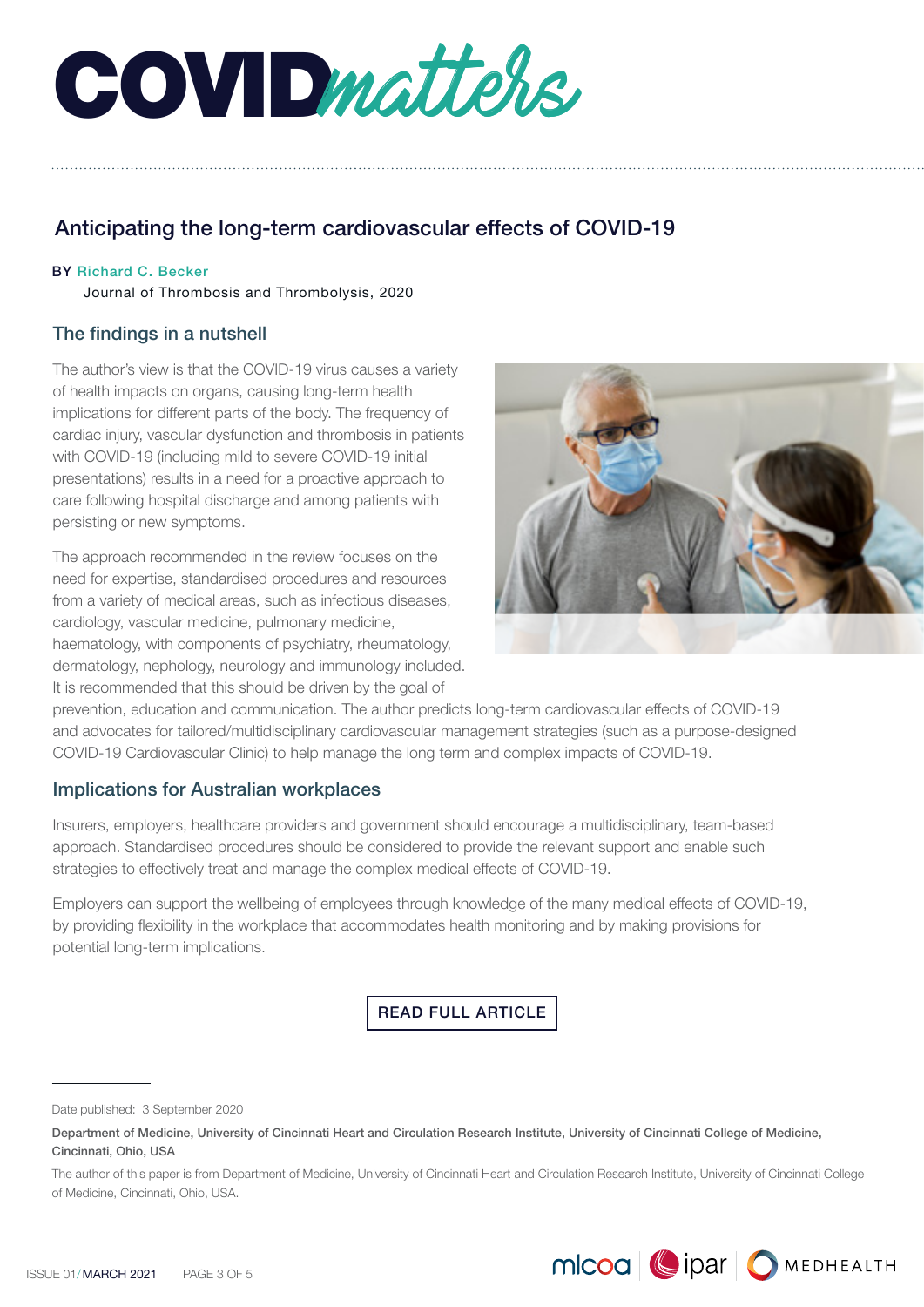COVIDmatters,

# Bidirectional associations between COVID-19 and psychiatric disorder: Retrospective cohort studies of 62,354 COVID-19 cases in the USA

#### BY Maxime Taquet, Sierra Luciano, John R Geddes, Paul J Harrison

Lancet Psychiatry, 2020

## The findings in a nutshell

This paper provides an analysis of a large dataset to determine whether being diagnosed with COVID-19 has a relationship with future and past diagnoses of a psychiatric (or mental health) disorder.

There are two main findings from this data analysis:

- 1. A COVID-19 diagnosis is a risk factor for developing a mental health disorder, with an anxiety disorder the most likely followed by mood disorder
- 2. Individuals who have a history of a psychiatric disorder are at greater risk of being diagnosed with COVID-19

This paper also recognises the growing need for mental health services and support from the perspective of disease comorbidity.

The authors are from the Department of Psychiatry at University of Oxford in the United Kingdom.



# Implications for Australian workplaces

Health providers should be equipped to provide mental health services to any members who have had a COVID-19 diagnosis; and also to educate those individuals with a psychiatric illness diagnosis on recommended risk reduction practices.

Employers should be aware of the relationship between COVID-19 and mental illness and ensure they are equipped to provide appropriate support and referral to services.

MICOO | | DIPAT | O MEDHEALTH

[READ FULL ARTICLE](https://www.mlcoa.com.au/2021/03/09/bidirectional-associations-between-covid-19-and-psychiatric-disorder/)

Date published: 12 November 2020

Department of Psychiatry, University of Oxford, Warneford Hospital, Oxford, UK